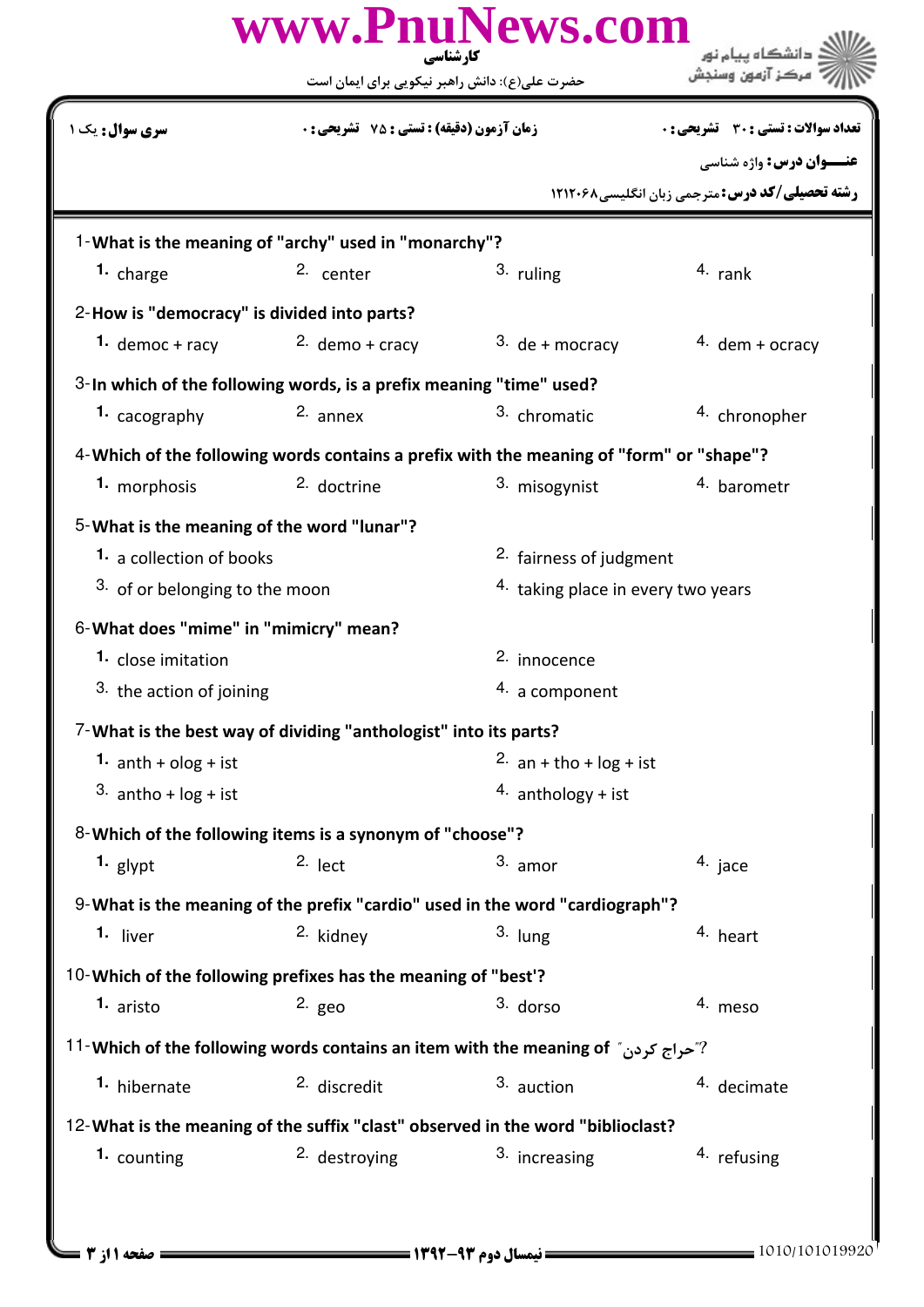|                                                 | www.PnuNews.com<br>کارشناسی                                                                   |                               | دانشگاه پیام نور                                       |
|-------------------------------------------------|-----------------------------------------------------------------------------------------------|-------------------------------|--------------------------------------------------------|
|                                                 | حضرت علی(ع): دانش راهبر نیکویی برای ایمان است                                                 |                               | مركز آزمون وسنجش                                       |
| <b>سری سوال:</b> یک                             | <b>زمان آزمون (دقیقه) : تستی : 75 ٪ تشریحی : 0</b>                                            |                               | <b>تعداد سوالات : تستی : 30 ٪ تشریحی : 0</b>           |
|                                                 |                                                                                               |                               | <b>عنــوان درس:</b> واژه شناسی                         |
|                                                 |                                                                                               |                               | <b>رشته تحصیلی/کد درس: مترجمی زبان انگلیسی ۱۲۱۲۰۶۸</b> |
|                                                 | 13-What is the meaning of "aur" which is used in "aural", "auricle" and "auricular"?          |                               |                                                        |
| $1.$ hand                                       | 2. head                                                                                       | $3.$ ear                      | <sup>4</sup> forehead                                  |
|                                                 | 14-Which of the following words means "to oil or grease"?                                     |                               |                                                        |
| 1. lubricate                                    | <sup>2.</sup> litigate                                                                        | 3. illuminate                 | 4. Iumin                                               |
|                                                 | 15-What is the meaning of "graphy" in "stenography"?                                          |                               |                                                        |
| 1. dispute                                      | 2. write                                                                                      | $3.$ throw                    | $4.$ act                                               |
|                                                 | 16-What is the meaning of "Helio" which is used in "heliophobous"?                            |                               |                                                        |
| $1.$ moon                                       | $2.$ star                                                                                     | $3. \text{sun}$               | 4. galaxy                                              |
| 17-How "ambulance" is divided into its parts?   |                                                                                               |                               |                                                        |
| 1. $ambul +ance$                                | $2.$ am + bu + lance                                                                          | $3.$ ambu + lance             | $4.$ amb + ulance                                      |
|                                                 | 18-Which of the following words contain a prefix meaning "nation"?                            |                               |                                                        |
| 1. paleolithic                                  | 2. functionary                                                                                | 3. equirotal                  | <sup>4.</sup> ethnomaniac                              |
|                                                 | 19-Which of the following prefixes has the meaning of "bee"?                                  |                               |                                                        |
| 1. $gno$                                        | 2. api                                                                                        | 3. crat                       | 4. func                                                |
|                                                 | 20-What is the meaning of the prefix "miso" used in "misogamy"?                               |                               |                                                        |
| 1. taste                                        | 2. liquid                                                                                     | 3. hatred                     | 4. stone                                               |
| 21-What is the meaning of the word "accretion"? |                                                                                               |                               |                                                        |
| 1. continued growth                             |                                                                                               | <sup>2.</sup> liable to lapse |                                                        |
| 3. a line of travel                             |                                                                                               | 4. journeying                 |                                                        |
|                                                 | 22- What is the meaning of "carni" used in the word "carnivorous"?                            |                               |                                                        |
| 1. blood                                        | 2. flesh                                                                                      | 3. skin                       | 4. bone                                                |
|                                                 | 23-In which of the following words, is a prefix meaning "good" used?                          |                               |                                                        |
| 1. entomoid                                     | 2. dactylology                                                                                | 3. euphony                    | 4. soliloquy                                           |
|                                                 | 24-Which number is represented by the prefix "hepta" used in "heptaglot" and "heptasyllabic"? |                               |                                                        |
| 1. $six$                                        | $2.$ two                                                                                      | $3.$ four                     | 4. seven                                               |
|                                                 | 25-What is the best way for analyzing "polygonal"?                                            |                               |                                                        |
| 1. $poly + go + nal$                            | 2. $poly + gon + al$                                                                          | 3. $po + lygO + nal$          | $4.$ polygon + al                                      |
| صفحه 12ز 3                                      | = نیمسال دوم ۹۳-۱۳۹۲ ======                                                                   |                               | 1010/101019920                                         |